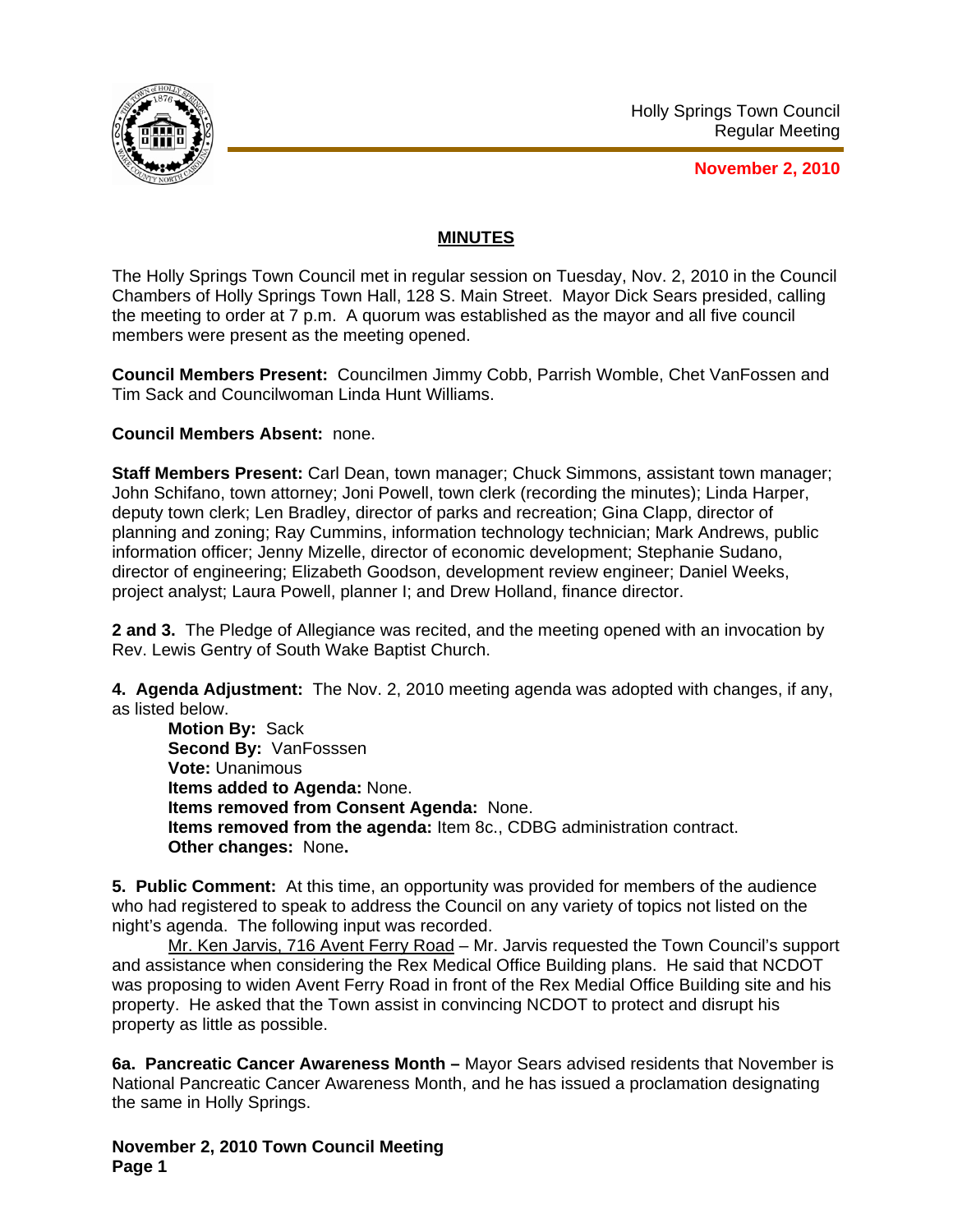Mayor Sears pointed out that pancreatic cancer is the fourth leading cause of cancer deaths in the United States. An estimated 43,000 people will be diagnosed this year in the U.S. and about 36,000 will die from it. When the symptoms present themselves, it's usually too late for a positive diagnosis. There is no cure, and there has been no significant improvement in survival rates during the last 40 years.

 Even so, pancreatic cancer does have its survivors. Mayor Sears said he wanted to increase awareness of this illness and also celebrate with those who have survived this most deadly disease.

 Mayor Sears presented the proclamation to Jason Long, a volunteer with the North Carolina division of the Pancreatic Cancer Action network.

**Action:** None.

**6b. Holly Springs Marketing Event Award** – Ms. J. Powell said that Holly Springs recently was awarded second place in a national marketing competition hosted by the City-County Communications and Marketing Association. The Silver Circle Award was awarded at the 3CMA national annual conference in Atlanta in August.

 She said last spring as her department prepared entries for the 3CMA conference, staff decided to enter the Holly Springs Hospital project. A lot of people did a lot of work on that project, and – despite the eventual Certificate of Need outcome beyond the Town's control -- from a public information/marketing perspective, it was a huge success. Ms. Powell wrote a narrative of the project and packaged it together with a packet of supporting documents.

 Ms. Powell explained that the project was a massive marketing effort launched when two communities (Holly Springs and Fuquay-Varina,) a healthcare company and a formidable force of citizen volunteers joined together. Using all means of communications at its disposal, a motivated team garnered support for Novant Health's application to the State of North Carolina for a Certificate of Need to build Holly Springs Hospital. While politics dashed the dreams for Holly Springs Hospital, the marketing campaign itself exceeded expectations and astonished even those involved, Ms. Powell said.

 Judges of the contest were a panel of communications professionals in another state. They stated that the Holly Springs entry was evidence of the power a community has when its residents all work together toward a common goal. They said they admired the Town's tactics, dedication, determination and passion, and they added that the entire community should be commended for its efforts.

 The award, Ms. Powell said, is to be shared equally among all Town of Holly Springs public officials and staff; citizen volunteers in the community; the town's Economic Development Department, which served as the point persons for the project; and the team from Novant Health who provided the work plan, much of the resources and certainly the motivation.

 Ms. Powell presented awards to Mayor Sears and the Town Council on behalf of the public who worked so hard on the project; to Jenny Mizelle, director of economic development; and to Jody Morris and Woody Hubbard of Novant Health.

 Mr. Morris said he was amazed at the community for this project. He said that Novant will be opening a family practice in Holly Springs in 2011.

**Action:** None.

**7a. Public Hearing: Community Development Block Grant** – Mr. Weeks said the purpose of the public hearing is to explain the Community Development Block Grant program and to allow citizens an opportunity to express their views concerning the 2010 scattered sites housing application.

Mr. Weeks explained the application process and the amount of funds the Town would receive and how it would be used to assist three families.

With that explanation completed, Mayor Sears opened the public hearing to accept input. The following comments were recorded: None.

There being no comments, the public hearing was closed. **Action:** None*.*

**November 2, 2010 Town Council Meeting Page 2 8. Consent Agenda:** The Council approved a motion to approve all remaining items on the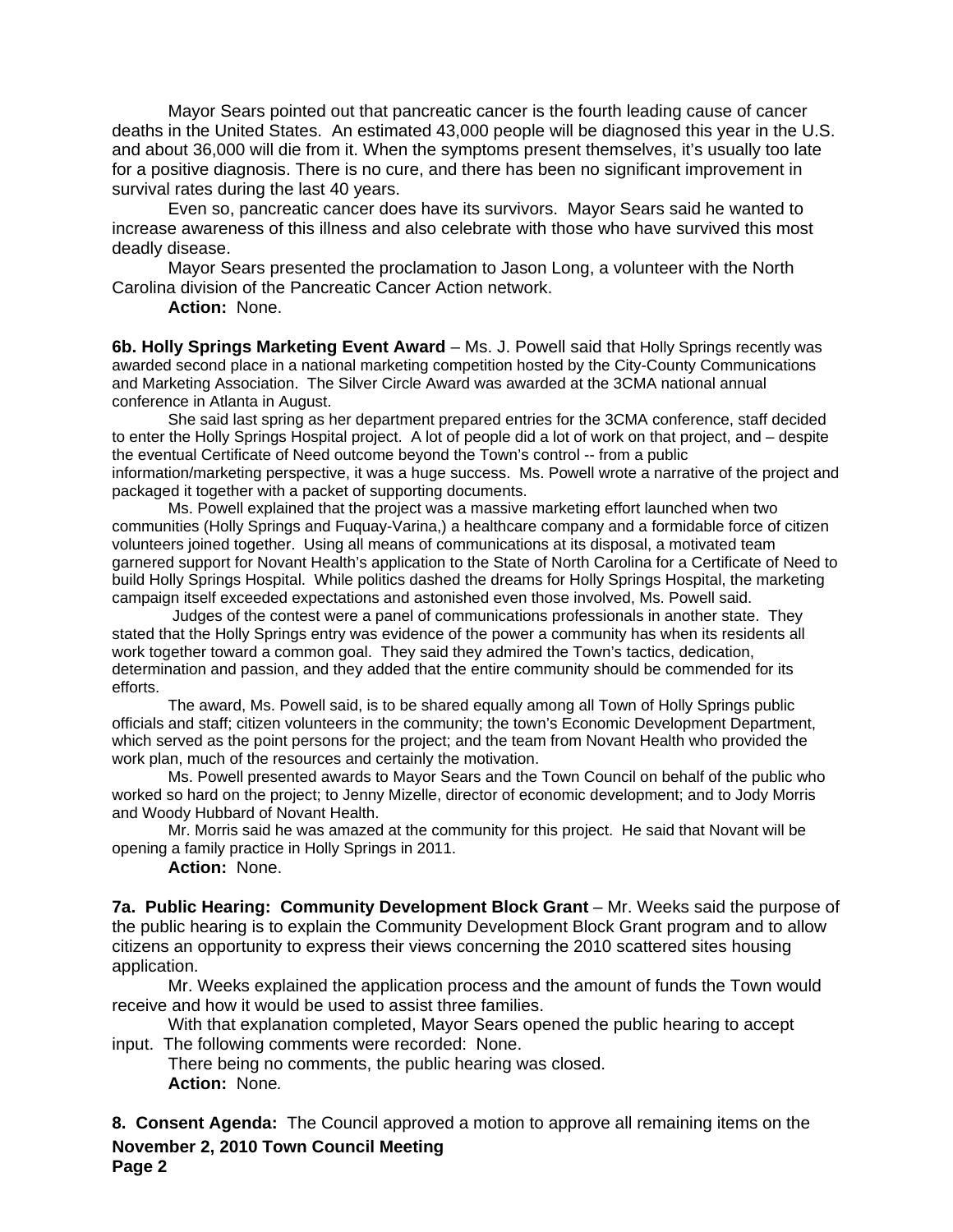Consent Agenda. The motion carried following a motion by Councilman Sack, a second by Councilman Womble and a unanimous vote. The following actions were affected:

8a. Budget Amendment, \$46,500 – The Council adopted an amendment to the FY 2010-11 budget in the amount of \$46,500 to provide restrooms at school athletic facilities. *A* c*opy of the budget amendments are incorporated into these minutes as addendum pages.*

8b. Annexation Ordinance A10-06 -- The Council adopted Annexation Ordinance A10-06 annexing approximately 8.97 acres owned by the Town of Holly Springs located along Bass Lake Road.*A* c*opy of Annexation Ordinance A10-06 is incorporated into these minutes as addendum pages.*

8c. 2010 Scattered Sites Housing CDBG program.- This item was removed during Agenda Adjustment.

8d. Woodcreek Development Roadway - The Council approved a new roadway for Tract D2 in the Woodcreek development.

**9a. 5432 Sunset Lake Road Widening Request** – Mr. Dean said that action on this item was deferred on Oct. 5.

 He said on Nov. 21, 2006, the Town Council approved a motion to allow a developer to post a bond and to delay the required widening of Sunset Lake Road in front of 5432 Sunset Lake Road. The widening was delayed until the neighboring development of Sunrise Methodist Church occurred and the widening required for both properties could be done at the same time.

The church is nearing the point when the widening of Sunset Lake Road will be required.

 The owner/developer of 5432 Sunset Lake Road now asks the Town Council consider the nature of his property – a former single-family home that now is used as leased office space, and the lot is unusually shaped, creating excessive road frontage -- and to approve a reduction or elimination of road widening requirements on Sunset Lake Road. To require the full amount of widening or fee in lieu would be inequitable when one considers the size, nature, traffic impact and amount of road frontage of this particular property, pointed out the developer, Mr. David Orringer.

 Mr. Dean said during discussion on Oct. 5, the Council seemed willing to consider extenuating circumstances; however, no action was taken.

In follow-up, Mr. Dean wrote to the Council in agenda packets:

 "*My concern that night was the potential change in a very basic policy that developers provide adequate right of way (ROW) for the construction of road improvements. I am supportive of providing some assistance to this developer because of his unique situation; however, had the Council agreed to credit ROW donated to cover this cost, it would have taken a unique situation and made it a policy effecting all developments.* 

 *For example, if the developer of Sunset Lake Commons were to be credited with the ROW dedication, it would have made road improvement cost prohibitive when the shopping center was constructed. Further, it places the Council in a position that these decisions become arbitrary because dedication of ROW is a constant for all developments.* 

 *The Council has the ability to adjust fees, but a substantial change in policy should not be done the night of the Council meeting.* 

 *There are very different categories of decisions the Council can make: policy decisions, legislative decisions and administrative decisions. The establishment of fees throughout the town is set each year at budget time to meet the needs of the town -- this is a policy decision. The requirement of land dedication by a developer of a tract again is a policy decision that has served the town well to provide for the transportation needs of the Town.* 

 *The application of fees to a particular project, however, is an administrative decision, which is ministerial in nature, as opposed to legislative or policy decision in which a great amount of discretion is allowed. The concern in blending these types of decisions is that it does not provide the certainty that both the town needs and developers' needs in estimating their projects.*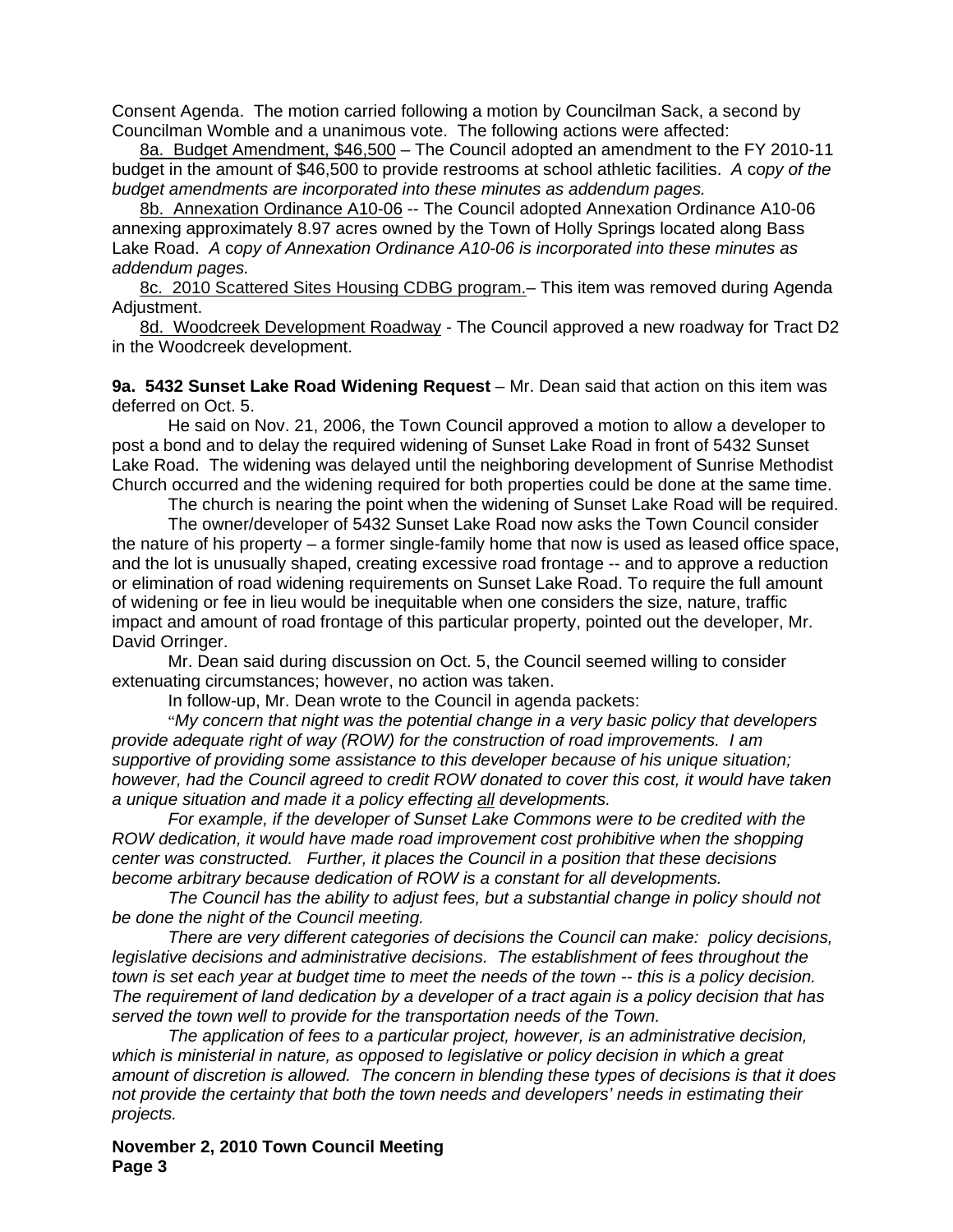*In addition, does the Council want to have to address fees with the developers at each meeting and have to put these decisions under a microscope with each project? We need to develop and set policies, and then allow staff to implement the policies per the Council's direction. Should we have extenuating circumstances, we would bring it back to the Council with justification as to why changes should be made in any given situation.* 

 *I apologize if I appeared to over-react, but I did feel strongly about the potential direction and consequences, should you have agreed to what was being proposed that night.* 

 *Staff proposed a number of options that night, and staff recommendations remain unchanged.* 

 *Engineering is recommending Option 1; however, if the Council is inclined to provide assistance, then Engineering is amenable to Option 2, which allows the entire fee to be postponed until the property is redeveloped. This would allow the Town to receive the entire amount for the road widening, and with the requirement for the church to stub out sewer to the property, it is now in a position to have the infrastructure in place to enhance future development.* 

 *I do feel there is an equity issue based on the use, but the developer still should have some financial responsibility for road improvements."* 

Mr. Dean said if the Council is inclined to provide relief and not require the developer to complete the widening, per his development plan requirements, then staff would recommend a second option: Excuse the developer of this project from the requirement to construct the road improvements at this time and require the improvements to be done in accordance with town rules upon future "re-development" of the property.

 (Note that this is staff's recommended option *if No. 1 is not selected*, as it will insure that widening is constructed at a later date along this property, consistent with development requirements.)

Options suggested by staff were:

- 1. Require the developer to complete the widening, per his development plan requirements;
- 2. Excuse the developer of this project from the requirement to construct the road improvements at this time and require the improvements to be done in accordance with town rules upon future "redevelopment" of the property, as "redevelopment is defined in the Unified Development Ordinance. (Note that this is staff's recommended option *if No. 1 is not selected*, as it would insure that widening is constructed at a later date along this property, consistent with development requirements;)
- 3. Allow the developer to pay a "fee in lieu" of widening in a reduced amount (for example 25% of the estimated cost of widening, or \$41,175;)
- 4. Evaluate undertaking a larger road widening project in this area and assessing property owners (including this developer) for all or part of the costs associated with the project. Note that this would require some additional staff work prior to the town's deciding upon an assessment project, so this option would delay an answer to the developer until such time as the town decided whether or not to undertake an assessment project.

 In discussion, Councilmen VanFossen and Cobb said they would support Option No. 2 because it would mean the Town eventually would get what it is supposed to get.

 Councilman Sack said the developer would get a pass that no one else would get. He said he would prefer a reduced payment in lieu as described in Option No. 3.

 Councilwoman Williams said she leaned toward Option No. 3 because it would provide something for the town and fair for the developer.

Councilman Womble said he leaned toward Option No. 3.

**Action:** The Council approved a motion to allow the developer of 5432 Sunset Lake Road to pay a fee in lieu of road widening in a reduced amount of 25% of the estimated cost of widening, or \$41,175.

**Motion By:** Sack **Second By:** Williams **Vote:** The motion carried, following a 3-2 vote. Councilmen Womble and Sack and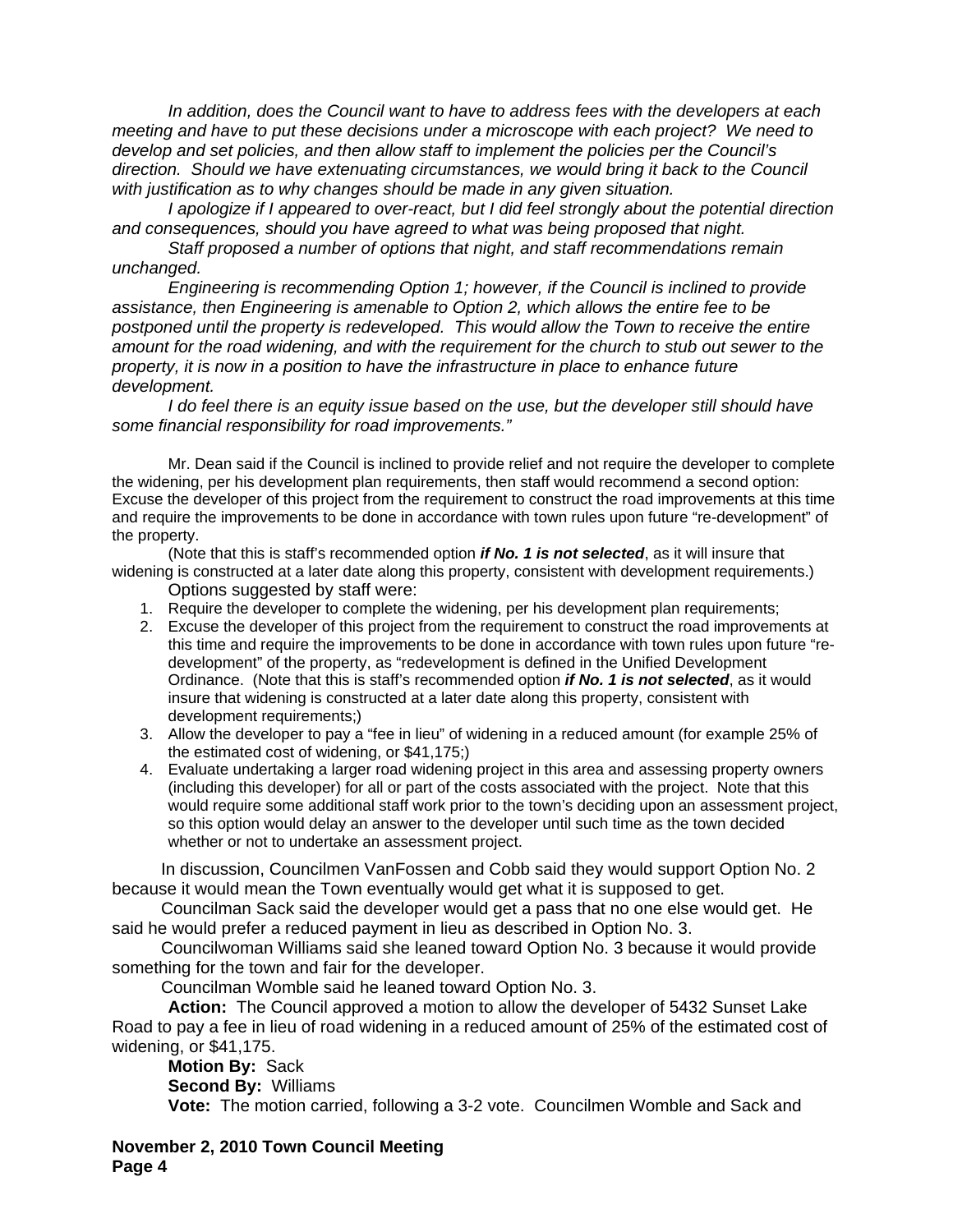Councilwoman Williams voted for the motion. Councilmen Cobb and VanFossen voted against.

**10a. 10-DP-06, Rex Healthcare Medical Office Building –** Ms. Laura Powell said the Town has received a request for Rex Medical Facility to be located at the intersection of Avent Ferry Road and G.B. Alford Highway.

 Ms. Powell said the developer has purchased multiple parcels at this intersection, but has chosen to develop only Phases I and 2 at this time. Phase I would consist of one 30,000 square-foot building, and Phase 2 would consist of a second 30,000-square-foot building. Ultimately, Phase 2's building would connect to the Phase I building by way of attaching to the main entrance.

She said these buildings would be made up of the same materials and design intent.

 The applicant is requesting an alternate means of compliance in addition to approval of the development plan.

Ms. Powell noted that the Planning Board had reviewed the plan and had expressed concerns about the building's appearance.

- The Board had many concerns about the building's architecture and felt that the building did not represent the level of design that the Town demands at a prominent intersection that acts as a gateway to both the downtown village district as well as the southern gateway area.
- Members discussed that the building had no language or animating design as a result of the expansive red brick side elevations that had little accent colors to break it up.
- Some members felt very strongly that the developer could have met the roofline variation requirement that they had requested a waiver for but simply chose not to.
- The Planning Board had no concerns with the overall site plan and the overall layout of the project.
- The Planning Board did not have an issue with the screening material and landscaping around the mobile MRI unit.

Planning Board member Glenn Myrto addressed the Council to explain the Planning Board discussions in more detail. Planning Board member Tom Hughes also was on hand to explain that the Planning Board worked to keep the project in the context of what the town has said it wants. He said the building façade had little spirit and character, and it is almost a spec office building.

Architects and Rex spokesmen said they changed the design to provide a focal point. They pointed out that it is important that patients not have to wonder where the entrance to a healthcare facility is. They also pointed out that the modulating roofline requested by the Planning Board is a retail design for the purpose of distinguishing separate storefronts, but it is not appropriate for a healthcare facility.

Architects, however, offered to raise and lower roofline caps.

Councilman VanFossen said he thinks so much could be done to improve the appearance of the building. He said he felt architects had made a good start, but there are a few nuances that need to be addressed.

Ms. Powell said staff could work with designers to improve the building's appearance. Ms. Clapp said if the Council approves the requested waiver, then staff could work with the designers without the constraints of the UDO regulations.

The Rex project architects agreed to work with staff.

**Action #1:** The Council approved a motion to approve an alternate means of compliance for architectural and site design requirements of UDO Section 3.08 A. 1. c. (2) (g) (i) Roof Treatment for Petition #10-DP-06 for Rex Healthcare medical office building to allow relief from the 50-foot continuous plane requirements as submitted by Michelle McNutt of BJAC, Project Number: 7636-00, dated Revised 9/27/10, so that staff can work with architects to improve the appearance of the building.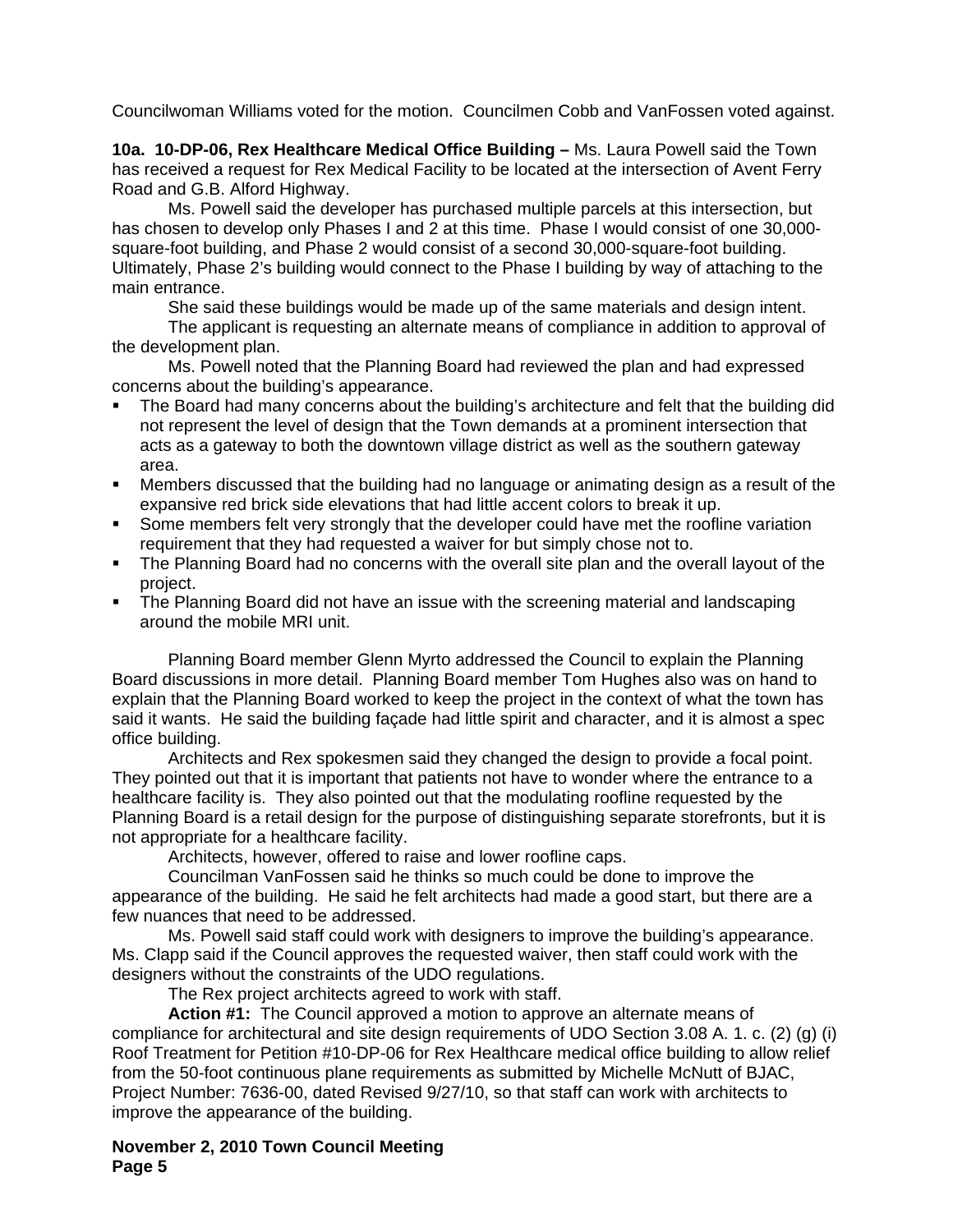**Motion By:** Sack **Second By:** Williams **Vote:** Unanimous.

**Action #2:** The Council approved a motion to approve Development Plan 10-DP-06 for Rex Healthcare medical office building as submitted by Michael McQuillen of Capital Civil Engineering, Project Number 006-002, dated revised 10/9/10 with the following conditions:

**1.** GB Alford Highway (NC 55 Bypass) will be widened in the future to a 6 lane cross section. This widening will require additional right-of-way along your frontage. Design for your site will need to be with this in mind and area reserved accordingly along this boundary to accommodate a change in right-of-way when needed in the future.

**2.** This project will be required to meet the Town of Holly Springs NPDES Ph. II Post Construction Stormwater Ordinance.

**3.** If NCDOT requires Country Lane to be converted to a right in/right out, note that if a median is required to achieve this, you will need to coordinate with the town. The town will require a landscaped median to be installed if a median is required.

**4.** The following items must be addressed prior to 1<sup>st</sup> construction drawing submittal:

**a.** Provide a calculated pavement design for all thoroughfares, collectors and boulevards. This may result in a pavement cross section bigger than the specified minimum

**b.** A flood study will be required to meet the Town's policy for Hydrologic Basin Models (Town Policy - P-018). The approved Somerset Basin flood study will need to be updated to reflect this project and will need to demonstrate that development of the site will not raise established flood levels. Retention or detention may be required to accomplish this.

**c.** Show sewer stub to the property line of Lot 2.

**5.** The following items must be addressed prior to construction drawing approval or issuance of a land disturbance permit:

a. If applicable, provide draft PCN with all supporting documentation including but not limited to buffer determinations and projected location and impacts to jurisdictional features for the entire project. All environmental permits must be obtained prior to construction drawing approval and/or issuance of a land disturbance permit for the entire project.

b. Approval of Stormwater Management Plan is required.

c. Payment of the Stormwater Fee-in-Lieu will be required.

d. Provide documentation on the coordination with the property owner where the steps and sidewalk will need to be relocated outside of the ultimate right-of-way for Avent Ferry Road.

 **6.** At the time of any further development of this site or the adjacent parcels the following items be addressed:

a. Submit a revised Traffic Impact Analysis (TIA) including the additional traffic information.

b. Submit a Downstream Sewer Evaluation Report including the additional sewer flow information.

c. Evaluate road connection from Avent Ferry Road to Hickory Avenue or Avent Ferry Road to Pine Street.

 **7.** Within 10 business days of Town Council action, the following items must be addressed: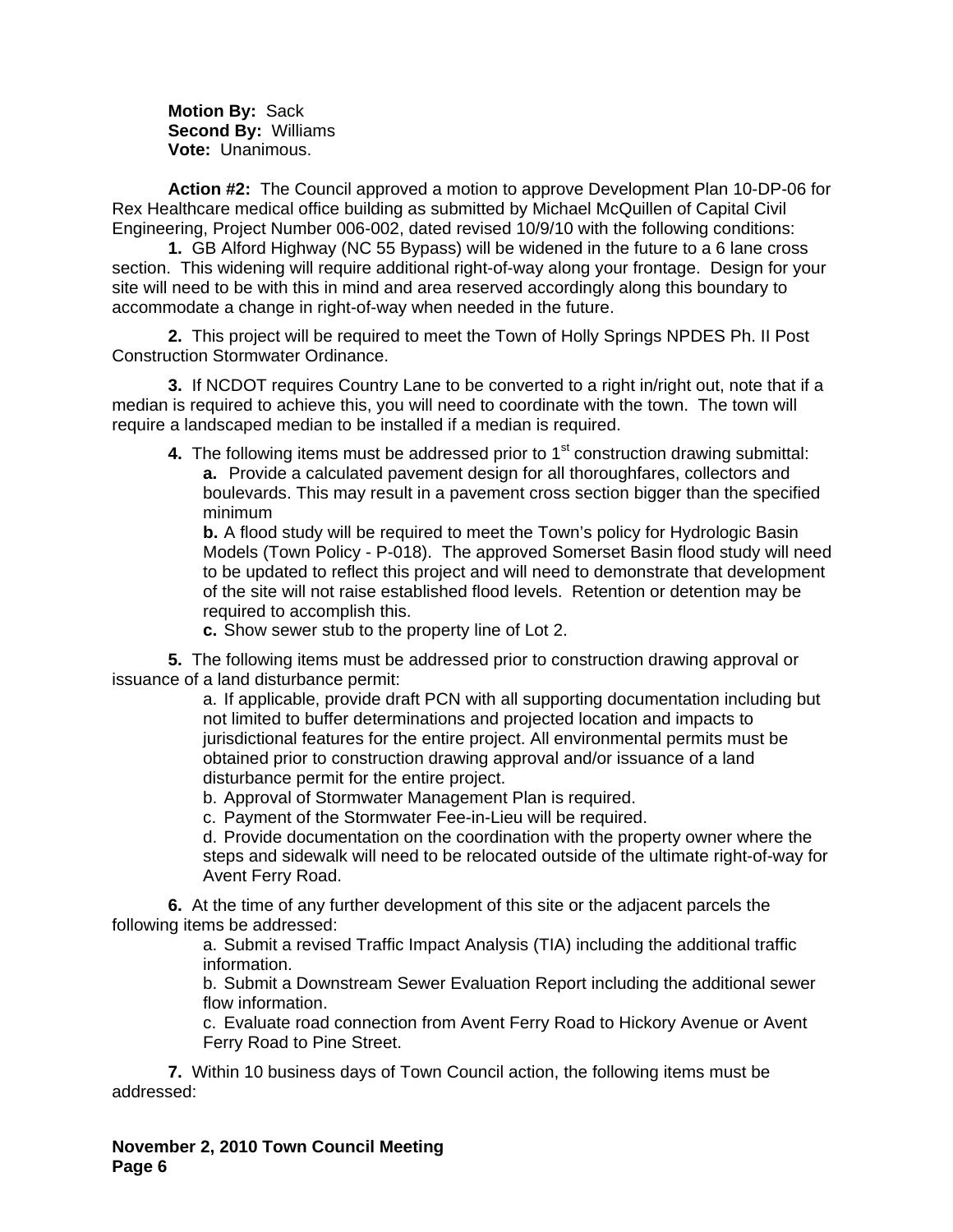a. A fire flow analysis is required for this project. This report has been submitted and is under review. The report must be approved and any requirements that require a plan revision must be addressed on revised plans.

b. Revised plans must be submitted modifying sheet C201 with the following:

1. Remove the future street alignment from the adjacent property.

2. Modify the note to state Potential Future Road connection to be evaluated and designed with the next phase between Hickory Avenue and Avent Ferry Road at Cotton Lane or at an alternate location between Pine Street and Avent Ferry Road.

 **8.** If and when the approval of 10-DP-06 occurs, the developer will continue to work with staff on the building elevations to further ensure that the quality of design of the building will meet the integrity of Holly Springs.

**Motion By:** VanFossen **Second By:** Cobb **Vote:** Unanimous.

**Action #3:** The Council approved a motion to approve a waiver so that the developer can apply a portion of the side and rear wall signage allotment to the ground signs on Avent Ferry Road and at the intersection of Avent Ferry Road and G.B. Alford Highway.

**Motion By:** VanFossen **Second By:** Womble **Vote:** Unanimous.

**10b. FY 2010-11 Community Agency Grants** *–* Ms. Powell said that when the fiscal year began in July, eight civic groups submitted applications for funding from this year's grant program. Applications were not distributed to school groups as Holly Springs High School was out for the summer.

 She said that at that time, the Council approved a motion to award one singular request in the amount of \$500 for an African-American Cultural Heritage Festival, because the request was timesensitive. Council then directed that the remaining seven applications be held until such time as the school group applications could be added. In this way, all the grant applications could be considered at one time.

 In addition to the original remaining seven applications, the Town has received three more from Holly Springs High School organizations. All totaled, the Council has 10 applications requesting \$17,500 in funding. There is \$14,500 remaining in that line item.

**Action:** The Council approved a motion to award Community Agency Grants to the following as recommended by the grant review committee of Councilman James Cobb and Councilwoman Williams:

| <b>Grant Award Recommendations</b>                                 |               |
|--------------------------------------------------------------------|---------------|
| <b>Organization Name</b>                                           | <b>Amount</b> |
| Holly Springs High School PTSA                                     | \$2,000       |
| Golden Hawks Club, Inc.                                            | \$2,500       |
| Holly Springs High School Cheerleading                             | \$500         |
| Holly Springs High School Hawks TV                                 | \$2,500       |
| <b>Holly Springs Historical Preservation Society</b>               | \$2,000       |
| <b>Holly Springs Food Cupboard</b>                                 | \$500         |
| General Federation Women's Club of Holly Springs                   | \$500         |
| <b>Holly Springs Rotary Club</b>                                   | \$1,750       |
| Fuquay-Varina Emergency Food Pantry                                | \$1,500       |
| Corporation for Educational Partnerships dba Southern Wake Academy | \$750         |
| African-American Cultural Festival (previously awarded)            | \$500         |
| Total                                                              | \$15,000.00   |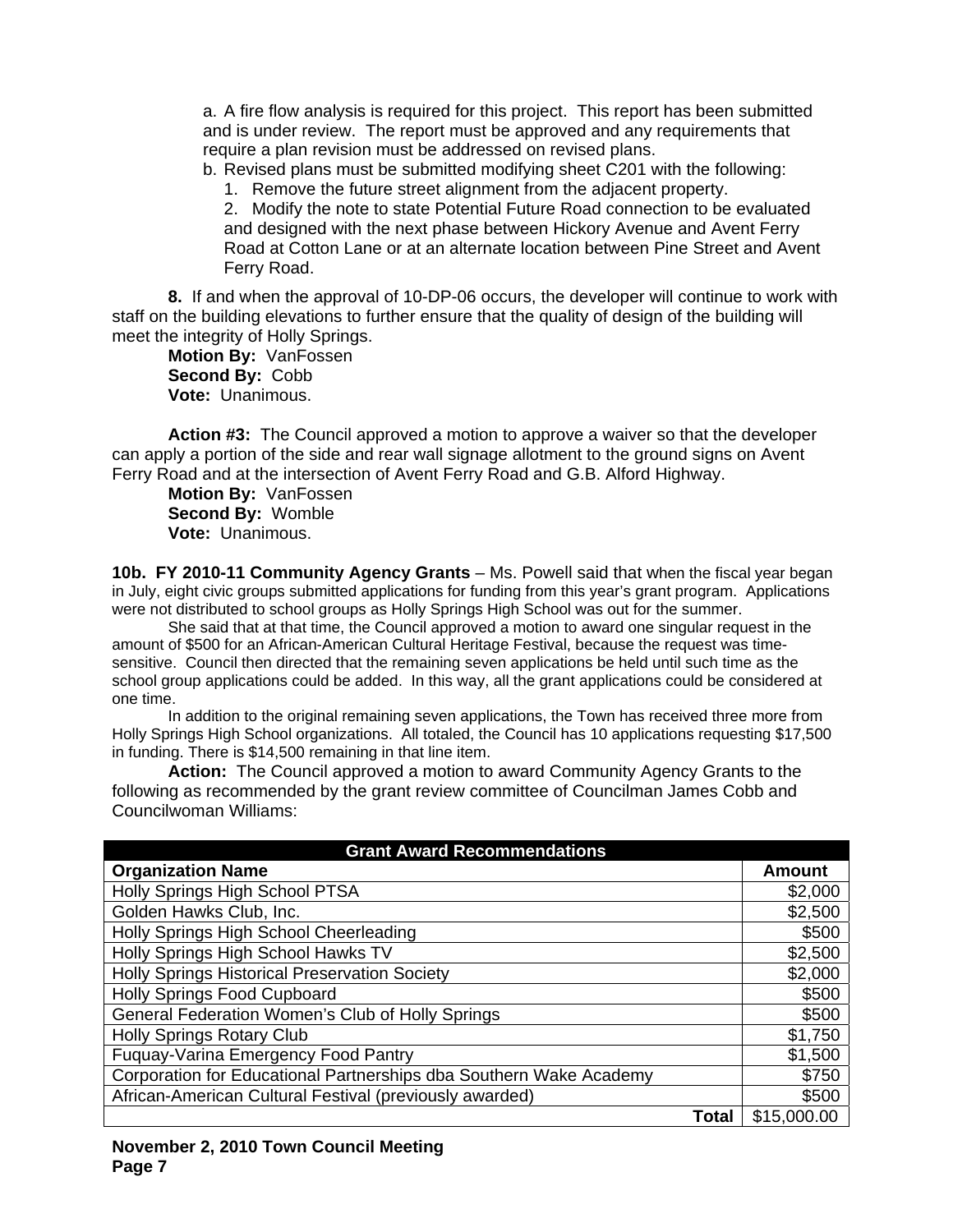**Motion By:** Sack **Second By:** Womble **Vote:** Unanimous.

Councilman Sack made a motion to recuse Councilman Parrish Womble from the meeting for the duration of this agenda item because he is a subject property owner. Councilman Cobb seconded the motion. The vote was unanimous.

**10c. Sidewalk Condemnation Right of Way -** Mr. Schifano said the town is acquiring the right of way and construction easements necessary for construction of a sidewalk along Main Street. He provided a resolution containing a list of property owners who, in the opinion of the town attorney, will need to be resolved through the eminent domain process.

 He pointed out that two parcels are owned by Councilman Womble, who has been very accommodating with the town's requests; however, he cannot enter into a voluntary sale with the town as he is a town councilman. A judicial proceeding is necessary.

**Action:** The Council approved a motion to adopt Resolution 10-32 authorizing the Town to acquire property for sidewalk through the eminent domain procedure.

**Motion By:** Sack **Second By:** Cobb **Vote:** Unanimous. *A copy of Resolution 10-32 is incorporated into these minutes as addendum pages.* 

Mayor Sears made a motion to readmit Councilman Womble into the meeting, and it was seconded by Councilman Sack. The vote was unanimous.

**11. Other Business:** Mayor Sears announced that a traffic light is going up at Piney Grove-Wilbon Road at Avent Ferry Road.

 Councilman Sack asked for Council consensus to have staff work with property owner Ken Jarvis, NCDOT and Rex to preserve the historic Norris Home landscaping.

 Councilwoman Williams said she had heard a rumor that the Holly Springs Chamber of Commerce no longer was doing the Citizen of the Year award and was printing the annual membership directory paid for by the Town as an insert in *Cary Magazine*.

 Mayor Sears confirmed that he had heard the same and had confirmed with Chamber Director Scoop Green that both things were true.

 Councilman Sack and Councilwoman Williams agreed that they felt the Chamber allowed the Citizen of the Year program to go to the wayside without any communication with anyone. They also agreed that it was disappointing and irksome that the Town pays the Chamber \$35,000 per year for its membership fee and to support the publication of the membership directory; however, the Chamber does not participate in the Christmas parade and seems to work at odds with the Town on occasion.

 Some of the Council members said they should think about this come next year's budget time.

 Councilman VanFossen said the he, as a businessman, would prefer that his advertising be placed before *Cary Magazine* readers. He said he didn't have a problem with the Chamber's decisions.

Councilman Sack said he did.

 Councilman Womble reported vegetation in the right of way that was blocking the view of oncoming traffic. Mr. Dean made a note of the location to pass along to the Public Works Department.